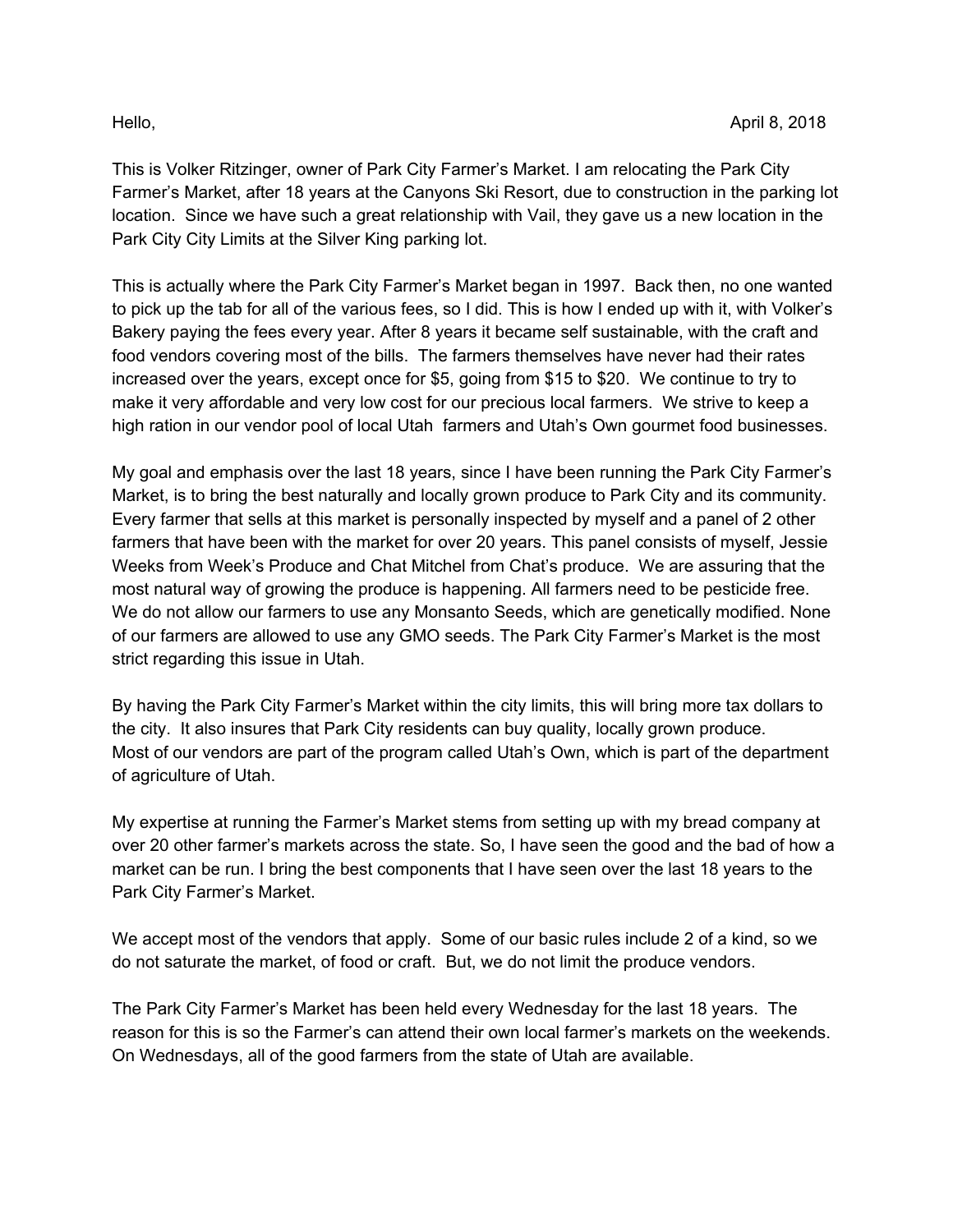Our Farmer's Market is ran as a business, not as a non-profit. The market has been sustainable on its own that way for the past 18 years. It does not need any outside help.

We also pay local musicians to set up in our market, providing an opportunity for new as well as established talent to have a space to perform.

The Park City Farmer's Market takes pride in letting Veterans, Native Americans, and Non Profit Organizations set up for free. We also have a voter registration booth from all parties available at no charge. Talented children from Summit County under the age of 18 are allowed to sell their homemade crafts for free, as well as promote their fresh business ideas.

We are motivated to recycle all waste products that we can. One of our new rules is that none of our vendors are allowed to use plastic bags. We bring in vendors with expertise on solar energy and heat efficient windows, encouraging a green way of life for our community. We always provide our own security at every market. The Park City Farmer's Market receives consistent praise from the Department of Agriculture as one of the best farmer's markets in Utah.

Attached to this letter is a list of our rules and regulations for the Park City Farmer's Market for the committee/council to review. We are glad to be bringing the Park City Farmer's Market back to its original location, and look forward to serving the people of Park City!

Warmest Regards,

Volker Ritzinger Owner/operator 435-671-1455 [volkersbakery@gmail.com](mailto:volkersbakery@gmail.com) With us for 17 years Kamas Resident

Board of Advisors:

Jessie Weeks Farmer Quality Advisor and Inspector 435-512-2771 jkweeks123@gmail.com With us for 17 years Cache Valley Resident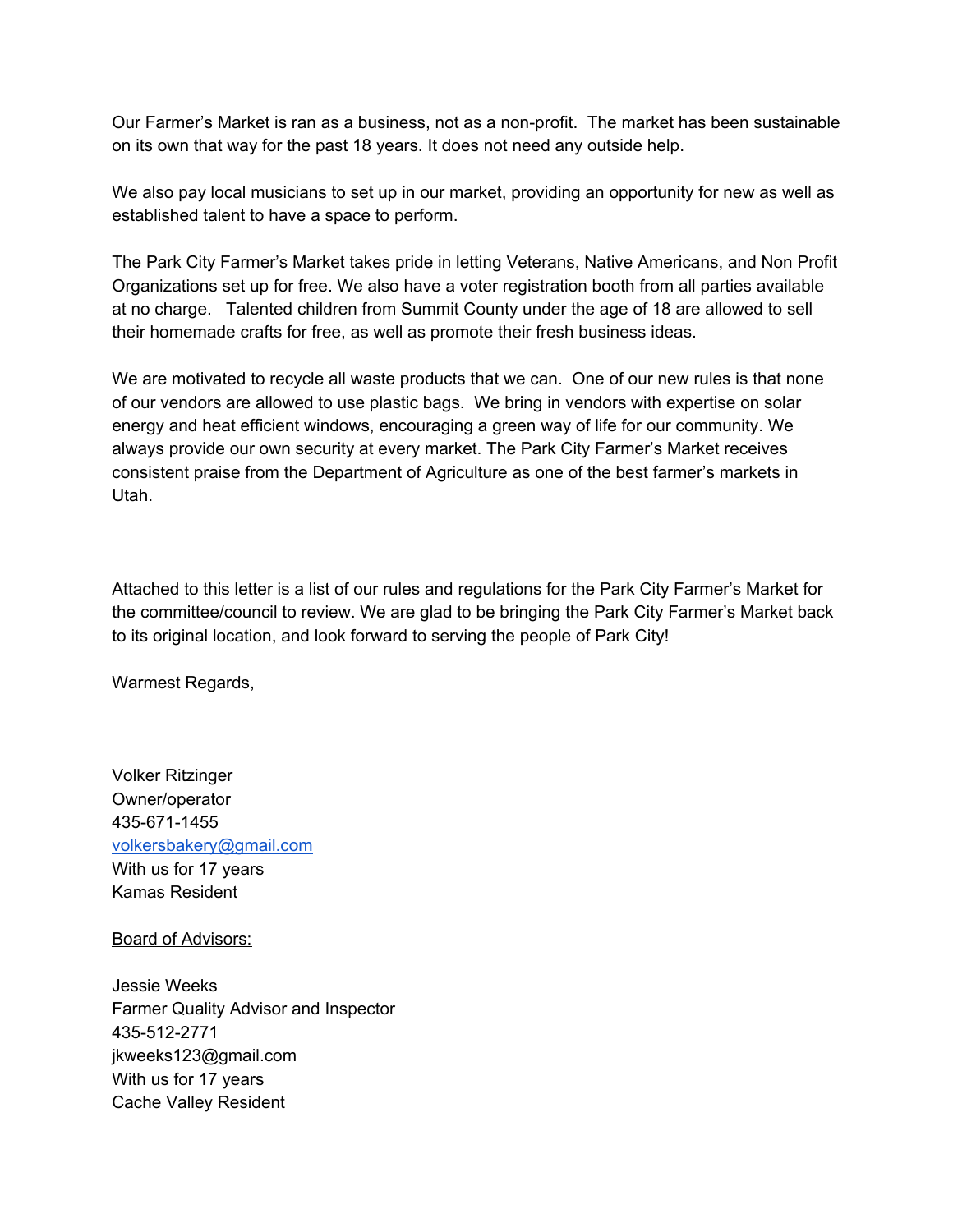Chad Mitchell Farmer Quality Advisor and Inspector 801-668-5535 With us for 17 years SLC Resident

Stephen Beem Farmer's Market Legal Counsel 435-901-4828 [beemlaw@q.com](mailto:beemlaw@q.com) With us for 10 years Park City Resident

Dr. Jacqueline Hyde Market Manager 801-809-5050 [jacqueline@drjacquelinehyde.com](mailto:jacqueline@drjacquelinehyde.com) With us for 3 years Kamas Resident

Kristan Witzel Market Manager 801-474-1515 [krissolu@gmail.com](mailto:krissolu@gmail.com) With us for 1 year Sugarhouse Resident

Kaleb Combs Market Manager 801-865-1604 With us for 2 years SLC Resident

Sue Post Farmer's Market Board Advisor 435-640-0894 With us for 17 years Coalville Resident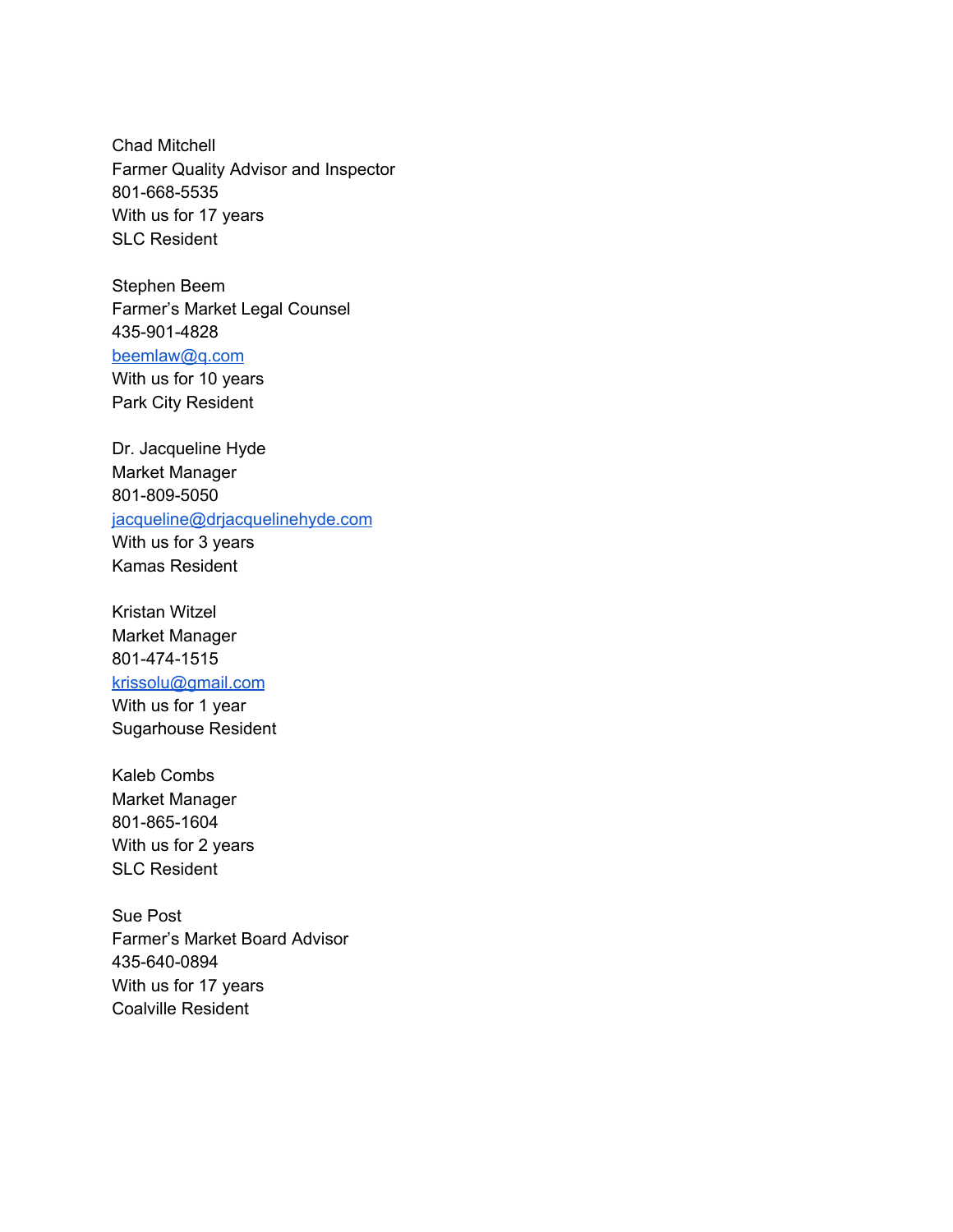

# 2018 PARK CITY FARMERS' MARKET RULES & REGULATIONS

APPLICATION DUE BY MAY 15, 2018.

PLEASE NOTE CHANGES IN MARKET FEES : All Vendors have to send Application fee and yearly payment in advance: (\$800 + \$90 APPLICATION FEE FOR ALL VENDORS NOT SELLING FARM FRESH PRODUCE).

THERE ARE NO NEW COOKING FOOD VENDORS ACCEPTED IN THE MARKET:

FARMERS WILL BE BILLED WEEKLY: \$20 A MARKET + APPLICATION FEE \$80 application deadline May 15 (extra time for farmers)

## **MARKET DAY, TIME & LOCATION**

The market will be held every Wednesday from 12 p.m. to 5 p.m. New location in Park City to be announced soon.

The market WILL START June 13, 2018 through October 10, 2018.

The market will go on regardless of rain, snow or shine!

## **COMMITMENT TO MARKET**

## \*Vendors must commit to the entire market season to be assigned a permanent stall.

The market management understands that some of the farmers will not be able to attend until their product is ready for harvest.

If you are a grower that cannot attend all markets due to your product availability, let us know your anticipated harvest date on the application so we can have a stall scheduled for you.

All other vendors are required to commit to the entire season. Market management reserves the right to refuse participation to vendors who have fallen short of this commitment in the past.

## **APPLICATIONS**

All vendors are required to fill out an application for the market.

If you are a new applicant, you will receive a phone call with further instructions if you are accepted into the market.

## **ATTENDANCE**

All vendors must be in place by 11:30 a.m. on market day! Vendors who arrive late and disturb market operations with their tardiness will be refused participation in that day's market; repeat offenders WILL be banned from the market entirely.

If you have an emergency and cannot attend the market, notification of market management is required by 10 a.m. on market day; the acceptance letter will provide you with the phone number to call if you have such an emergency.

If you miss a market without proper notification, then you are forfeiting the right to your permanent stall and will be subject to relocation.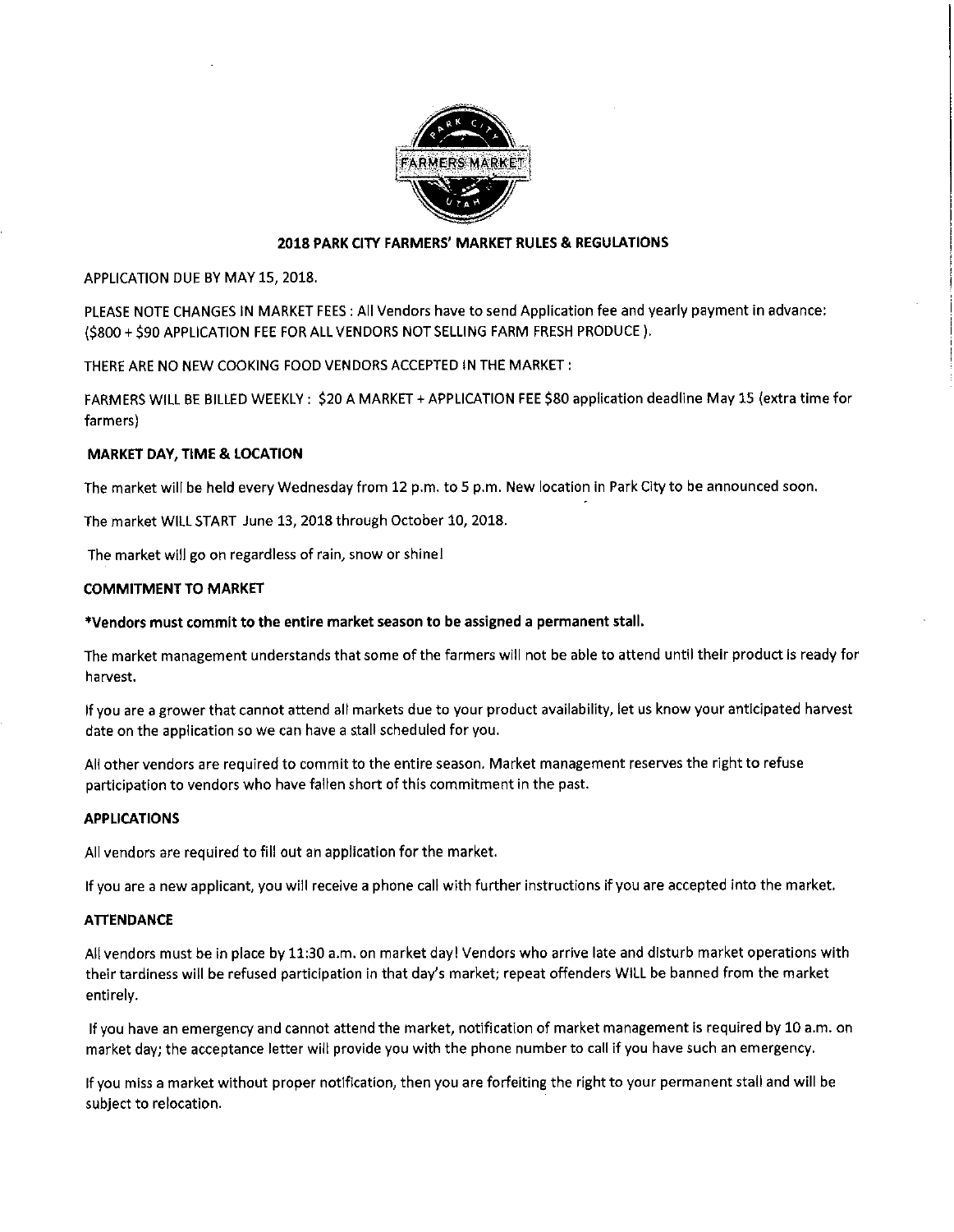# **PRODUCTS**

I No beverages may be sold at the Wed market as the Park City Farmers market reserves the right to sell beverages at the Market.

There is zero tolerance for reselling products that have not been grown (farmers), handmade (craft vendors), or prepared (food vendors) by the vendor unless specifically granted by market management.

Only the vendor, family members and/or employees will be permitted to sell from your stall. Any vendor caught selling unapproved items are subject to immediate dismissal! Vendors, we highly discourage any GMO products at the market.

## **THINGS TO KNOW**

Individual stall size will be approximately 10 feet X 10 feet, with room behind it to park one vehicle.

Any extra vehicles must be parked in location to be announced.

Vendors requiring more space, be it due to selling space, prep space or parking space, (for trailers, etc.) will be required to purchase extra stall(s).

Farmers are defined as those people who grow and sell fresh produce or plants that are NOT subject to collecting and remitting sales tax to the Utah State Tax Commission.

Vendors that have farm(s) as part of their business name will not receive the farmers' stall price, only fresh produce qualifies for farmers fees.

Farmers who grow produce or plants that are value enhanced by decorative containers or by further processing (salsas, jams, jellies, cheeses, butters, etc.) are subject to sales tax collection and therefore fall under the \$800 per YEAR category.

Combination vendors that sell items that are subject to sales tax collection along with fresh produce or plants must have at least 90% of their booth comprised of the fresh produce (home grown) to qualify for the farmers' stall price.

We encourage your business to do some social media, the Farmers Market is on Facebook, Twitter, and especially Instagram. If you follow the Farmers Market accounts and take pictures during the markets, it will help allow us to promote your pictures and videos to our audience and bring you more business. The market has over 5,000 fans online on social media. Make sure to find us online so we can help promote your social media!

# **STRUCTURES & GENERATORS**

Temporary structures (vendor tents, etc.) over 120 square feet in area are required to obtain a building permit from Summit County.

# \* ALL structures must be secure enough to withstand sustained winds of 50 MPH, NO EXCEPTIONS! It gets VERY WINDY in our location; anchors of 50 lbs. per leg are needed.

If you use a generator, it needs to be a new quiet model, otherwise they will not be allowed.

You will not be allowed to set up your booth structure if you do not meet these requirements!

## **TRASH**

All vendors are required to clean up and carry out all garbage in their stall area away from the premises at the end of each market day. Do not use the garbage cans provided for the customers of the market, nor the portable toilet provided for the market.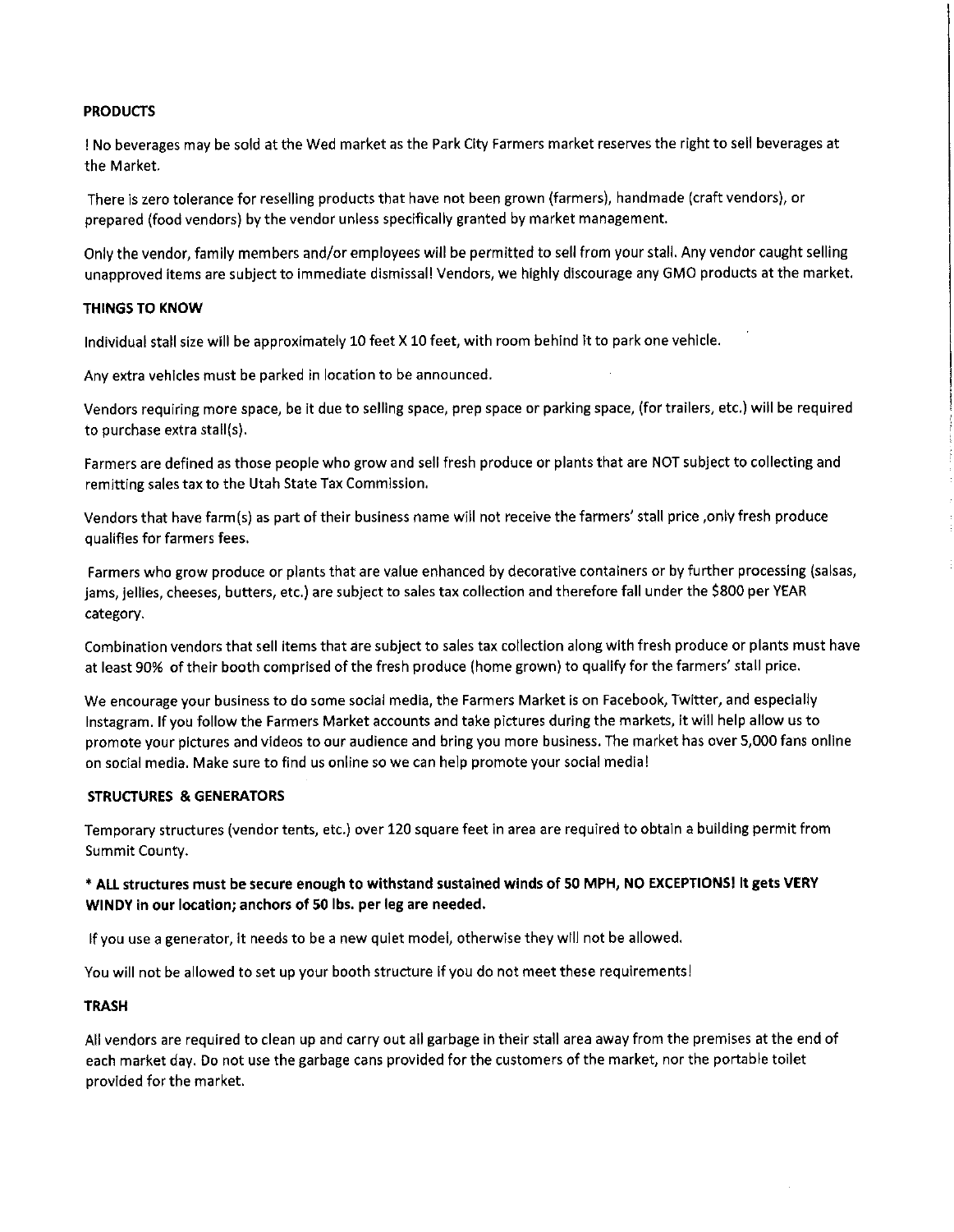Any vendor caught disposing of any trash whatsoever in the portable toilet will be subject to the severe fines levied by the portable toilet company!

We have had repeated issues with trash left in the past, please clean your areas before you leave the markets. Any trash left in your stall will result in a \$50 fine.

## **APPLICATION FEE:**

We are now required to obtain an expensive Mass Event License for the entire market in advance. All vendors must submit a check or money order for \$90 payable to the Park City Farmers' Market with their application AND signed **RULES AND REGULATIONS.** 

If you are not accepted into the market, your check or money order will be returned to you.

## **LIABILITY INSURANCE**

All vendors are required to submit proof of Liability Insurance with their application. If you do not have Liability Insurance please contact Richard Boulder at 435-654-0353 and tell him that Volker referred you.

## **SALES TAXES**

All vendors, with the exception of farmers that sell only freshly grown produce and/or plants grown by them are subject to collecting sales tax from their customers and remitting the sales tax to the Utah State Tax Commission. This is accomplished through a Special Event Sales Tax Form; you cannot remit these taxes on your usual form.

If you are accepted into the market and are subject to sales tax collection, the form and/or instructions on how, where and when to file will be included in your acceptance letter.

All required sales tax collection and remittance is the sole responsibility of each individual vendor.

# **HEALTH DEPARTMENT**

All food vendors are required to be in compliance with Summit County Health Department and/or the Utah Department of Agriculture regulations. Please obtain a sampling permit if you intend to sample anything at all, that includes farm, produce and fruit. Nobody can sample anything without a permit.

Food vendors preparing or sampling on site are required to have a Food Handler's Permit and a Temporary Food Service Permit for Seasonal Events.

\*If you are accepted into the market and are subject to these regulations, you must display both permits in your booth or you will not be allowed to sell food prepared or sampled on site.

# **FAIR BUSINESS PRACTICES**

All sellers agree to abide by fair business practices; all terms of sale are between buyer & seller only.

## **FARM OR BUSINESS VISITS**

Market management reserves the rights to visit any farm or business location at any time to verify that you are the producer of the product you are selling.

This year the Park City Farmer's Market is rewarding farmers that use "no spray" and organic methods with prime market stall location.

Any farmers that continue to use pesticides in their produce will be in a separate area from the higher traffic organic section of the market. We are strongly support local, organically grown and non-GMO at the market and highly